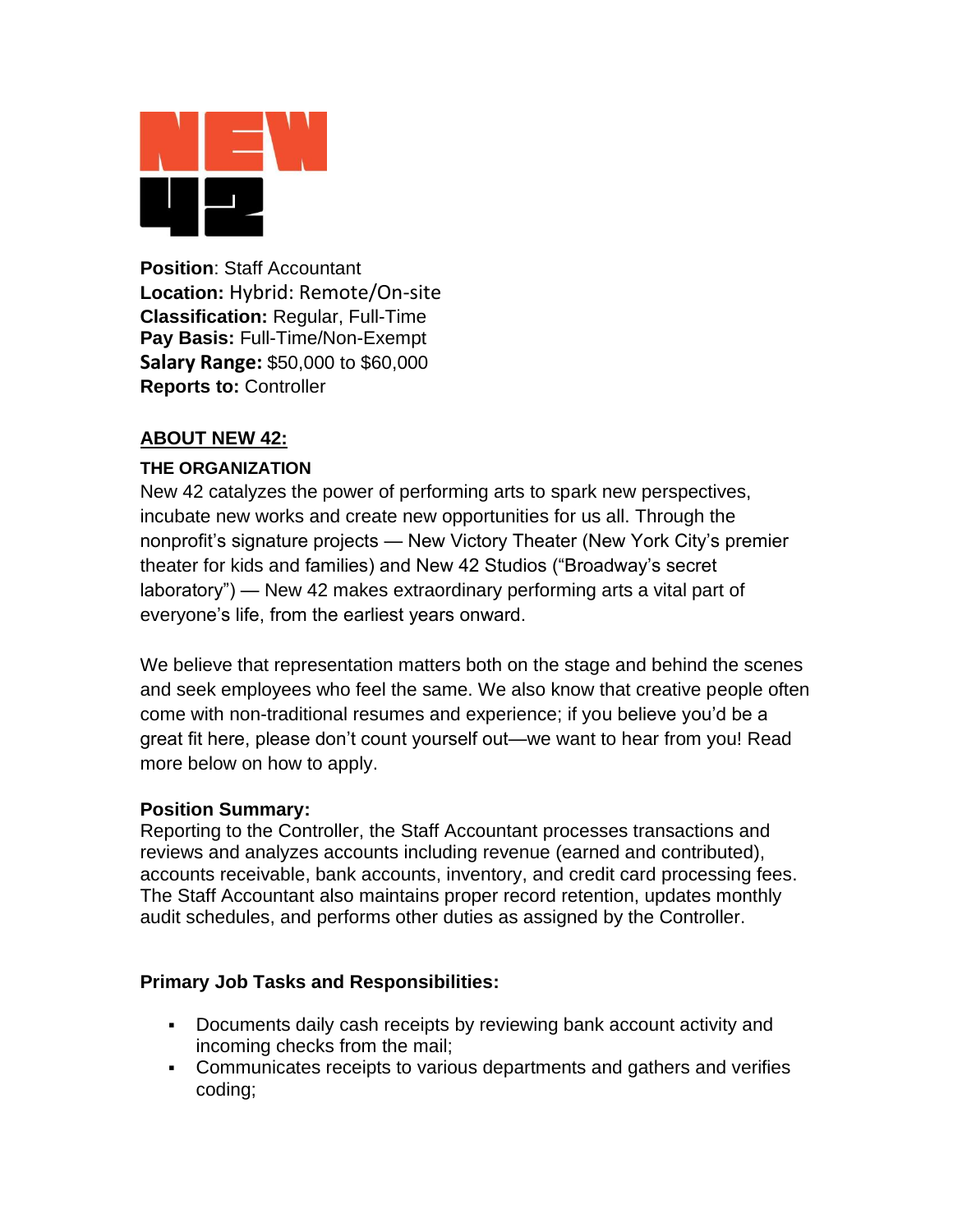- Records receipts in Financial Edge;
- **Maintains Accounts Receivable records**
- **Prepares and makes bank deposits**
- Reconciles bank accounts monthly
- Reviews and records credit card receipts and other transactions from Tessitura ticketing and development system;
- Reconciles revenue accounts, including rental receipts, Box Office ticket sales, merchandise sales, and contributions
- Tracks front-of-house inventory; records and verifies merchandise income and costs of goods sold;
- Communicates with staff in all departments on a regular basis;
- Manages finance department record retention;
- **EXECT** Actively engage and participate in ongoing Equity, Diversity, and Inclusion work within the organization, including the centering of anti-oppressive practices within the Finance department for the advancement of New 42 as an anti-racist organization.

## **Qualifications:**

- Bachelor's degree in accounting, finance, or business administration
- **Expertise in accounts receivable/revenue recognition principles**
- **Minimum of 2-3 years of accounting experience**
- Nonprofit experience, preferably with an arts or cultural institution
- **Experience with Financial Edge and Netsuite a plus.**
- Communicates well with all levels of staff, and works collaboratively

We are looking for candidates who are enthusiastic, dependable, and organized and have excellent time management skills. Strong interpersonal and communication skills are a must. The Staff Accountant is an integral part of the Finance Team and works closely with other departments.

### **Compensation and Benefits:**

In addition to a competitive base salary of \$50,000 to \$60,000, New 42 also provides employees with a generous benefits package which includes health, vision, and dental insurance, that begins the first day of employment, a pension plan following one year of employment with 100% vesting after 3 years eligible service, FSA, 403(b) tax-deferred savings plan, short and long-term disability, a commuter benefit plan, and generous paid time off.

# **To Apply:**

Email cover letter and resume to [hr@new42.org](mailto:hr@new42.org) and reference "Staff Accountant" in the subject line.